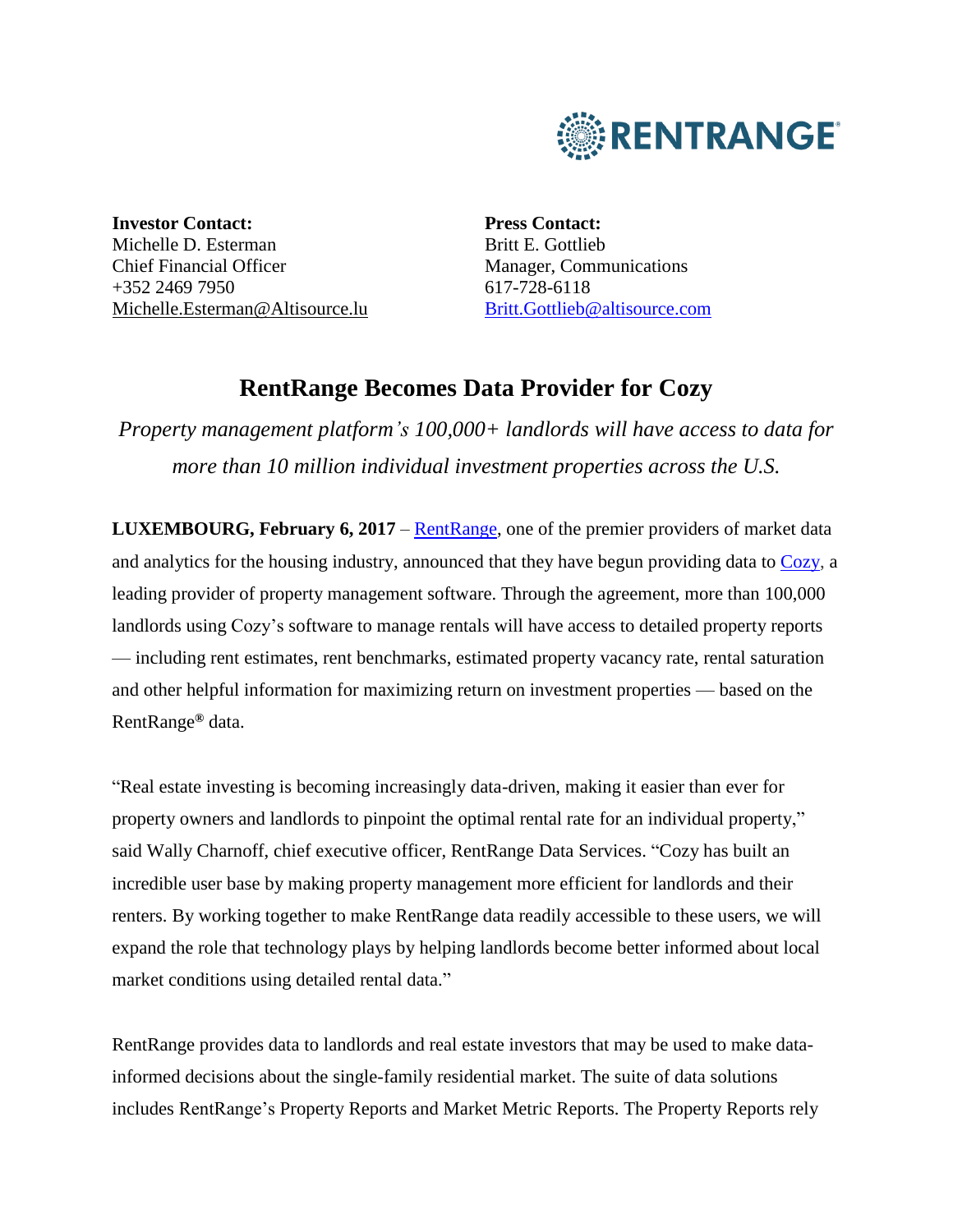on RentRange's proprietary algorithm to calculate rent estimates based on a variety of marketand property-level analytics, which can assist landlords in determining property values and setting monthly rents. The Market Metric Reports detail geography-based historical and current market-level trends that may be used to inform landlords of future investment strategies.

"We are constantly improving the rental management experience, and adding data intelligence to better equip landlords' decision-making is the next step in helping our customers work more efficiently," said Gino Zahnd, CEO of Cozy. "RentRange has established itself as the go-to source for address- and market-level data, and we are excited to be able to make their comprehensive and up-to-date information available to our landlord customer base."

# **About Cozy**

Cozy [\(www.cozy.co\)](http://www.cozy.co/) makes renting easy for landlords, property managers, and tenants. Simple rent payments, online rental applications, and secure tenant screening make Cozy the best way for managers and renters to interact through the entire rental lifecycle.

#### **About RentRange Data Services**

RentRange Data Services is an innovative marketing services company specializing in U.S. real estate. The company provides marketing services to Investability Real Estate, Inc., Investability and RentRange.

### **About RentRange®**

[RentRange](https://www.rentrange.com/home/?utm_campaign=RRCozy&utm_source=PR&utm_medium=PR&utm_content=boilerplate_link) is one of the nation's premier providers of information for the single**-**family residential sector, delivering address- and market-level rental data, analytics and rent-based valuation solutions for a diverse customer base. The RentRange® reports help customers make data**-**informed decisions about the single**-**family residential market. The RentRange suite of data solutions includes individual property reports, market metric reports, customized data and analytics and single**-**family residential investor lists. RentRange is part of the Altisource Portfolio Solutions S.A. (NASDAQ: ASPS) family of businesses.

## **About Altisource®**

Altisource Portfolio Solutions S.A. (NASDAQ: ASPS) is a premier marketplace and transaction solutions provider for the real estate, mortgage and consumer debt industries. Altisource's proprietary business processes, vendor and electronic payment management software and